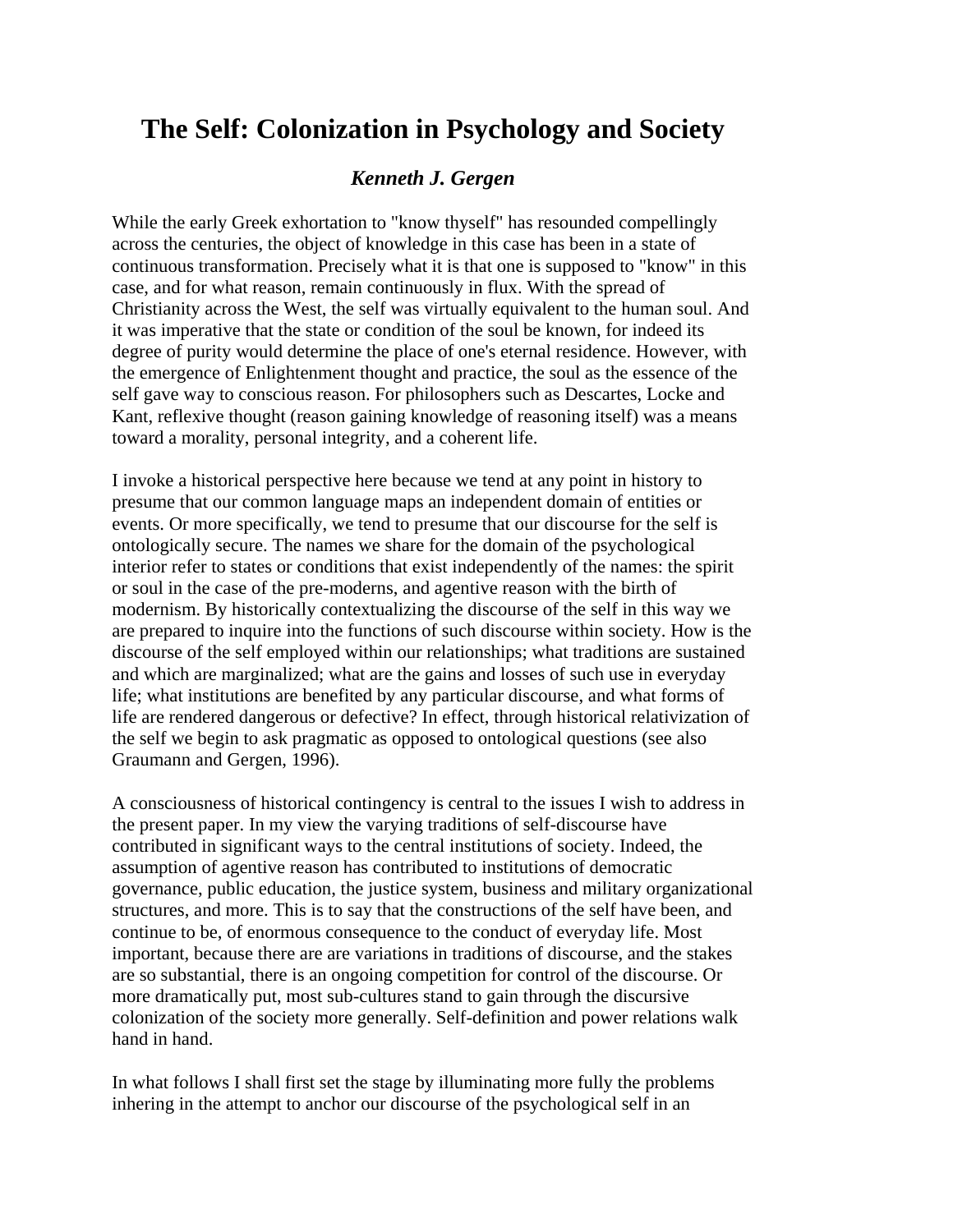independent world of states or conditions. I will propose instead that all mental discourse is *essentially contested*, that is, in principle without a decidable referent. These arguments will first enable us to problematize the view that psychological science can terminate the contest of discourse through empirical study. More importantly, this will sensitize us to the ways in which the science actively participates in the conflicts of cultural power. To illustrate the conflicts in motion, I will then take up the issue of the "defective self," or more formally, the problem of mental deficit. Here I shall propose that the psychological science has had enormous success in colonizing Western culture within the past century, and with new coalitions in progress, the stage is set for a virtual elimination of all competing voices and values.

## **Mental Discourse as Essentially Contested**

Typically we employ such terms as "thought," "emotion," "motivation," and "attitudes," as if they referred to existing states or entities within the individual. Yet, if we scan both the historical and anthropological literature on discourses of the person, we locate an enormous variety of terms and phrases, many of which do not correspond to those currently circulated either within contemporary Western culture in general or within the science of psychology. What, then, are the grounds for holding one vocabulary (and most especially a scientific one) superior to another?

Consider the emotions. Today we consider the emotional condition of the individual as a central to his or her well-being; many forms of therapeutic practice are focused on emotional processes; and the emotions are major objects of study within psychological science. Yet, while the discourse of emotion is fully naturalized, and functions as if it referred to independent processes or states within the brain, there are enormous variations across culture and history. Historically, for example, in the second book of the Rhetoric, Aristotle distinguished among fifteen emotional states; Aquinas' Summa Theologiae enumerated six "affective" and five "spirited" emotions; Descartes distinguished among six primary passions of the soul; the 18th century moralist, David Hartley, located ten "general passions of human nature"; and the major contributions by recent theorists, Tomkins (1962) and Izard (1977), describe some ten distinctive emotional states.

Not only did assays of the mind yield differences in the number of emotions detected, they also detected distinct differences in kinds. For example, Aristotle identified placability, confidence, benevolence, churlishness, resentment, emulation, longing and enthusiasm, as emotional states no less transparent than anger or joy. Yet, in their 20th century exegeses, neither Tomkins (1962) nor Izard (1977) recognize these states as constituents of the emotional domain. Aquinas believed love, desire, hope, and courage were all central emotions, and while Aristotle agreed in the case of love, all such states go virtually unrecognized in the recent theories of Tomkins and Izard. Hobbes identified covetousness, luxury, curiosity, ambition, good naturedness, superstition, and will as emotional states, none of which qualify as such in contemporary psychology. Tomkins and Izard agree that surprise is an emotion, a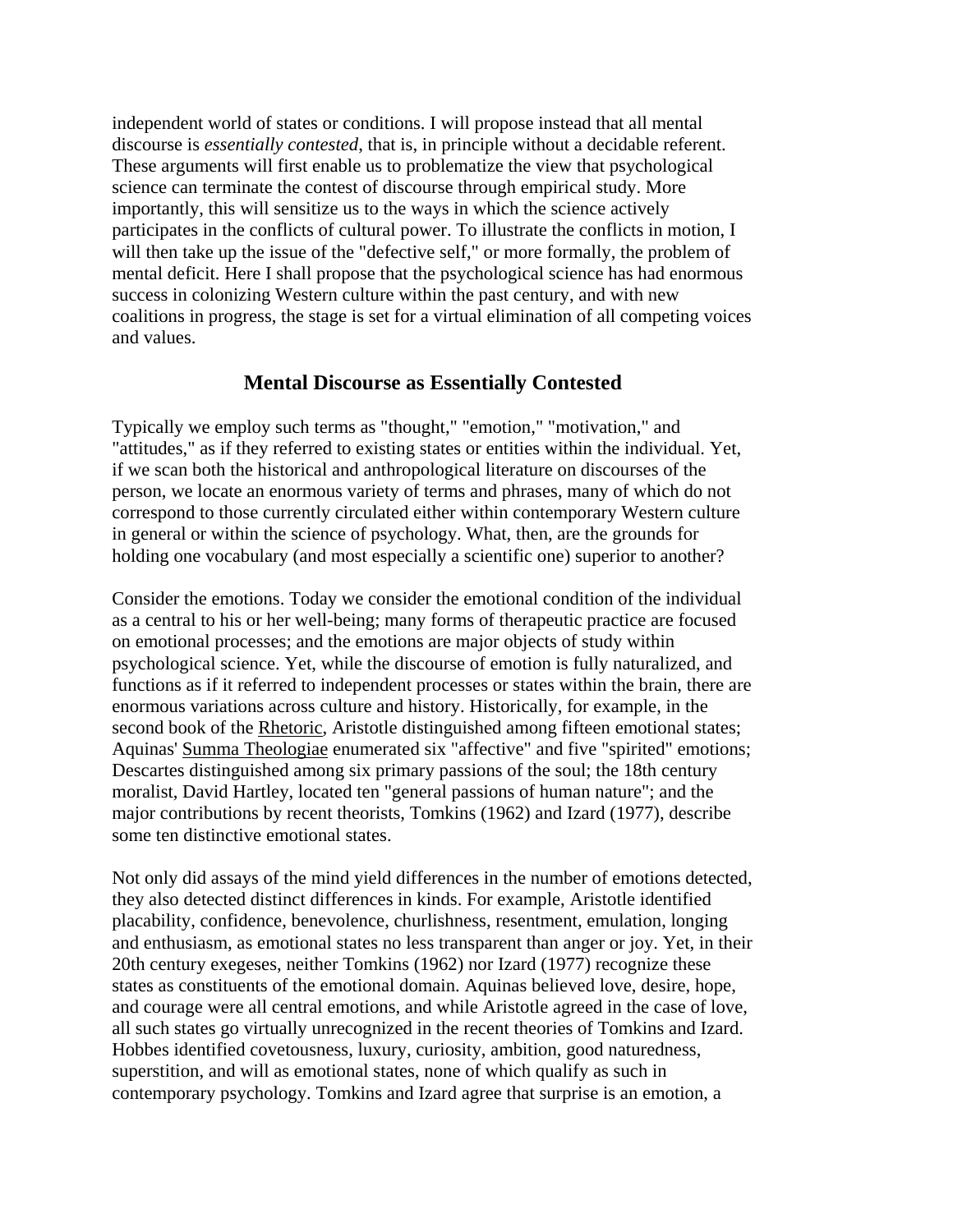belief that would indeed puzzle most of their predecessors. However, where Izard believes sadness and guilt are major emotions, they fail to qualify in Tomkins analysis; simultaneously, Tomkins sees distress as a central emotion, where Izard does not.

In effect, while each of these scholars presumably "scanned the internal depths," each secure in his conclusions, there is little agreement in their "findings." It is at this point that we may usefully pause to consider the grounds of knowledge in this case. What is the relationship between ourselves and the object of knowledge that we can justify our conclusions? In the present case, our empiricist tradition suggests that we have two major candidates for justification: self-observation and observation by others. In the former case, we might presume that we can know with confidence about mental states such as emotion because we are intimately acquainted with them. In contemporary parlance, we have metacognitive knowledge of our psychological processes. In the case of external observation, we might presume a warrant for psychological knowledge based on the reasoned conclusions of neutrally positioned observers.

Yet, let us consider the possibility of knowledge through self-observation. A brief scan of both philosophic and psychological analyses suggests that the very concept of internal observation is deeply flawed. To succinctly summarize some of the major problems:

- How can consciousness turn in upon itself to identify its own states? How can experience become an object to itself? Can a mirror reflect its own image?
- What are the characteristics of mental states by which we can identify them? By what criteria do we distinguish, let us say, among states of anger, fear and love? What is the color of hope, the size of a thought, or the shape of anger? Why do none of these attributes seem quite applicable to mental states? Is it because our observations of the states prove to us that they are not? What would we be observing in this case?
- Could we identify our mental states through their physiological manifestations - blood pressure, heart rate, etc. Do I know I am thinking by checking my blood pressure, or that I have hope by sensing my neurological activity? And, if we were sufficiently sensitive to differing physiological conditions, how would we know to which states each referred? Does increased pulse rate indicate anger more than love, or hope more than despair?
- How can we be certain when we identify such states correctly? Could other processes (e.g. repression, defense) not prevent accurate self-appraisal? (Perhaps anger is eros after all.)
- By what criterion could we judge that what we experience as "certain recognition" of a mental state is indeed certain recognition? Wouldn't this recognition ("I am certain in my assessment.") require yet another round of self-assessments ("I am certain that what I am experiencing is certainty..." the results of which would require additional processes of internal identification,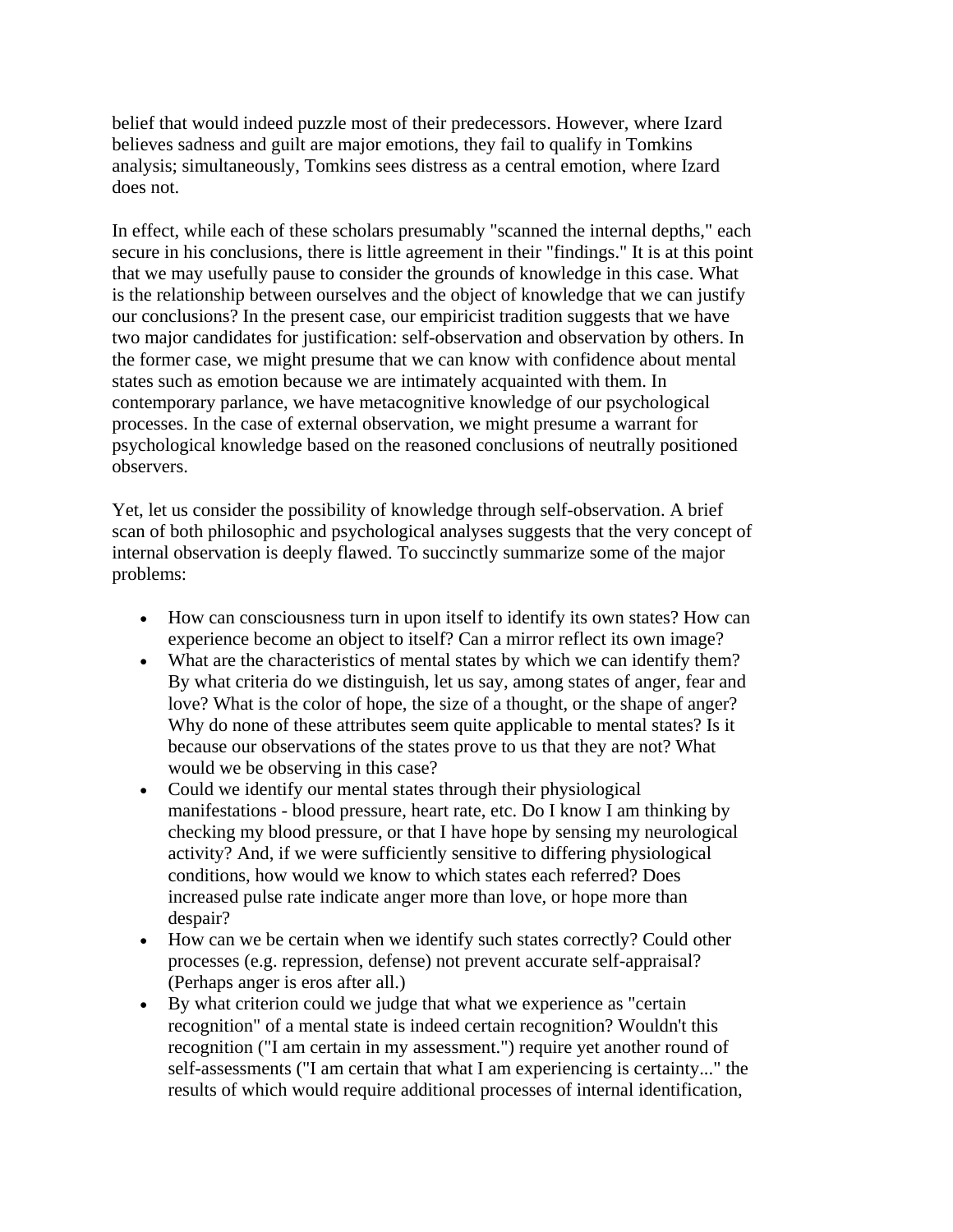and so on in an infinite regress?

• How could we identify an inner state save through a forestructure of a linguistic a priori? Could one identify an emotion that was not already given within the prevailing discourse on emotion? If one identified a mental state with an unfamiliar term it would wholly opaque.

Of course, many contemporary psychologists (along with many psychoanalysts) are quite willing to abandon inner observation (or introspection) as a valid source of psychological knowledge. For many, it is the external observer - rationally systematic and personally dispassionate - who is ideally situated to draw valid conclusions about people's internal states. Yet, the past 30 years of post-structural and hermeneutic deliberation leave the presumption of external observation as imperiled as that of introspection. Again in abbreviated form, consider some of the major flaws:

- If we were to base our knowledge on our subjects' descriptions of their internal states (e.g. "I am depressed." "I am angry." ) how would we know to what the terms referred within their own mind/brain? We never have access to the states or conditions. What if one person's referent for "love" was another's referent for "anxiety?" Without access to the putative referents, there would be no means of sorting out the differences. Indeed, how can we be certain that mental terms refer to anything at all (e.g. "my soul is anguished?")
- If we abandon introspection as the basis of knowledge, how can we trust any self-reports (e.g. "I feel..." "I aspire to..." "It is my opinion that...") as the basis of external inference? How could the person know about these conditions, sufficient that the reports would count as inferential evidence?
- Even if self-reports converge (as in the items making up a depression scale, or "The Big Five"), how would we know to what (in the individual's mind/brain) the individual items referred - if anything (could we not also generate a 12 item scale of "soul anguish"?). How could we trust the subject to know?
- How can we determine the nature of what we are observing, save through the lens of a theory already established? Could we identify "cognitive conservation" without a theory enabling us to interpret a child's action in just this way? Could we observe aggression, moral behavior, altruism, conformity, obedience, or learning, for example, without a pre-understanding (forestructure) that would call our attention to certain patterns of activity as opposed to others? Can we observe a "causal relation" without at least a rudimentary theory of cause already in place? Or, in effect, aren't our observations of psychologically relevant behavior theory determined?
- If we propose to identify psychological states through their physiological correlates (as in "the physiology of memory"), how can we determine to what psychological states the physiology provides the underpinning? If we cannot determine when a "memory," "a thought," or "an agitation of the spirit" has occurred, how are to establish the physiological correlates?

We find, then, that the discourse of the psychological self, cannot be anchored in a referential base sufficient to constrain our usage. The character and content of the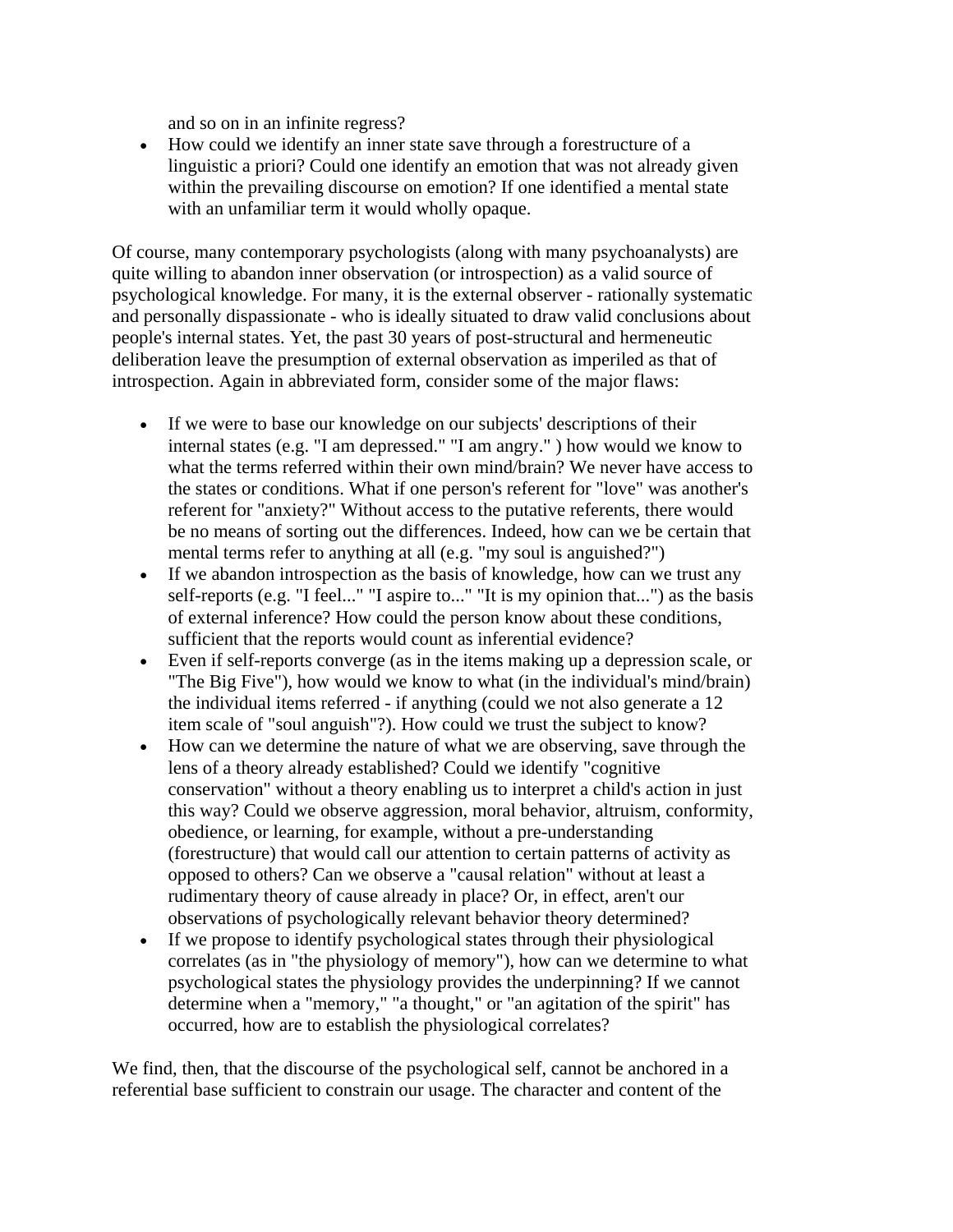internal world is open to infinite contestation. For illustration, the reader may wish to consult Mary Boyle's (1991) careful critique of diagnoses of schizophrenia. As she shows, such diagnoses are not evidentially based, but are highly interpretive, and rife with conceptual confusion. See also Wiener's (1991) critique of the concept of schizophrenia.More broadly, this is to say that there is no means of halting the process of cultural colonization through a referentially anchored discourse.

Although this is not the proper context for elaboration, it is worth noting that largely because compelling answers to questions such as the above have not been forthcoming, many contemporary scholars have moved to an alternative view of psychological discourse. They have replaced the ictorial orientation to mental language with a more pragmatic view. They bracket the view of mental language as a picture of inner states, and consider it as communicative action. Or, with Wittgenstein (1980), it is held that psychological language obtains its meaning and significance primarily from the way in which it is used in human interaction. Thus, when I say "I am unhappy" about a given state of affairs, the term "unhappy" is not rendered meaningful or appropriate according to its relationship to the state of my neurons, emotions, or cognitive schema. Rather, the report plays a significant social function. It may be used, for example, to call an end to a set of deteriorating conditions, enlist support and/or encouragement, or to invite further opinion. Both the conditions of the report and the functions it can serve are also circumscribed by social convention. The phrase, "I am deeply sad" can be satisfactorily reported at the death of a close relative but not the demise of a spring moth. A report of depression can secure others' concern and support; however it cannot easily function as a greeting, an invitation to laughter, or a commendation. In this sense to use mental language is more like a handshake or an embrace than a mirror of the interior, more like a strong grip between trapeze artists than a map of inner conditions. In effect, mental terms are used by people to carry out relationships.

## **Knowledge, Power and Discourses of the Self**

Foucault's (1978, 1979) writings on knowledge and power are an effective entry to the present analysis. Language, for Foucault, serves as a major medium for carrying out relations. Because language constitutes what we take to be the world, and rationalizes the form of reality thus created, it also serves as a socially binding force. By acting within language, relations of power and privilege are sustained. And, by engaging in the further circulation of a form of language, the array of power relations is further extended. Thus, as disciplines such as psychology, psychiatry, and sociology are developed, so do they operate as discursive regimes. They specify a world and a normative domain of relevant action. As these languages are further elaborated and disseminated, so then is the configuration of power extended. In this sense, power relations possess a productive capacity. The relevance of this perspective for psychology has been effectively demonstrated in Rose's (1985, 1990) analyses of psychological theory and measurement as forms of cultural control.

Yet, there is a strong tendency in Foucault's work to treat discursive regimes as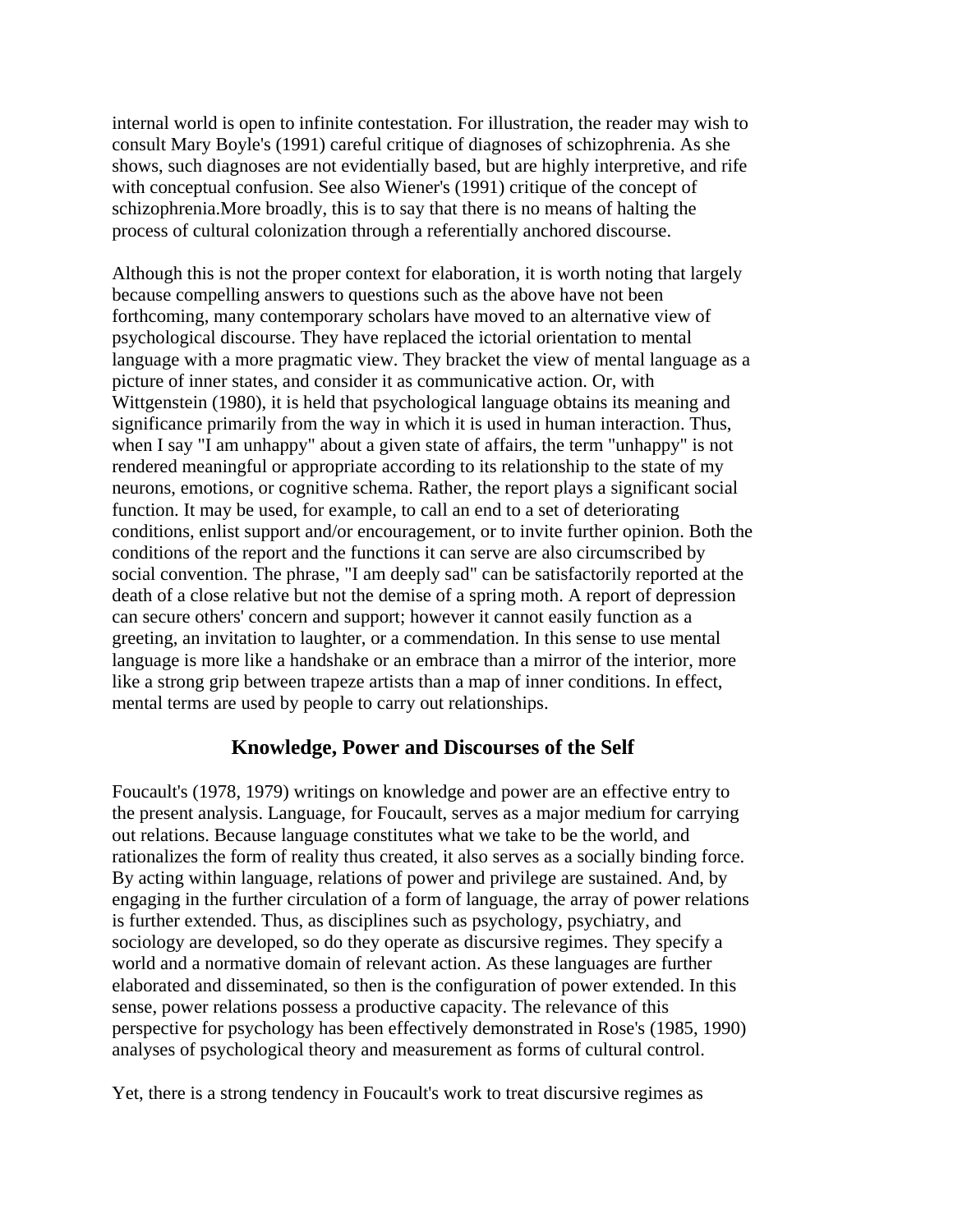unitary forms. That is, regimes tend to be treated as internally coherent and hegemonically accelerated. As Foucault proposes, beginning in the 18th century and extending into the present, "the formation of knowledge and the increase of power regularly reinforce(d) one another in a circular process...First the hospital, then the school, then, later the workshop were not simply 'reordered' by the disciplines: they became, thanks to them, apparatuses such that any mechanism of objectification could be used in them as an instrument of subjection, and any growth of power could give rise in them to possible branches of knowledge; it was this link, proper to the technological system that made possible within the disciplinary element the formation of clinical medicine, psychiatry, child psychology, educational psychology, and the rationalization of labor. It is...a multiplication of the effects of power through the formation and accumulation of new forms of knowledge." (p.224) This line of argument has also been fortified by much Marxist theory, particularly as inspired by Althusser, of a unified, hegemonic order

The view I wish to propose, and indeed which might be supported with alternative quotes from Foucault's capillary view of power, is that life within what we take to be the existing regimes is seldom unitary. Rather, regimes themselves are composed of variegated discursive practices, drawn from sundry contexts, ripped from previous ecologies of usage and stitched awkwardly together to form what - with continued usage and considerable suppression - is seen as a coherent view ("a discipline"). Ontologies and rationalities are thus only apparently and momentarily univocal; they harbor multiple tensions and contradictions even for those who dwell within. In a sense, I wish to augment (or shift the emphasis of) a Foucauldian perspective with important theses from Bakhtin (1981) and Derrida (1976). While Bakhtin points to the hybrid or heteroglossial character of any given domain of language, Derrida's writings emphasize the failure of any language to carry autonomous meanings - to stand independent of its multiple signifying traces. The present analysis agrees, then, with Raymond William's (1980) view that "Hegemony is not singular. Its own internal structures are highly complex, and have continually to be renewed, recreated and defended; and by the same token...they can be continually challenged and in certain respects modified." (p.38) This view is also reflected in Laclau and Mouffe's (1992) vision of radical politics.

The inability to ground psychological discourse creates a condition in which there is enormous latitude available for creating vocabularies of inner being. The creation of such vocabularies can be highly consequential, owing to their functions or uses within ongoing relations. For example, the rich range of terms for states of attraction (e.g. love, liking, passion, respect) do not index states of mind, so much as they serve to create (justify, perform, sustain) various forms of relationship. In this sense, the objectification of the soul, as a state of the individual mind, sustains a hierarchical relationship between priest to supplicant, in the same way that the presumption of repression is essential to the relationship between analyst and analysand.

In a broader sense it may be said that the realities created by people together are functionally insinuated into their daily relationships. The discursive ontologies and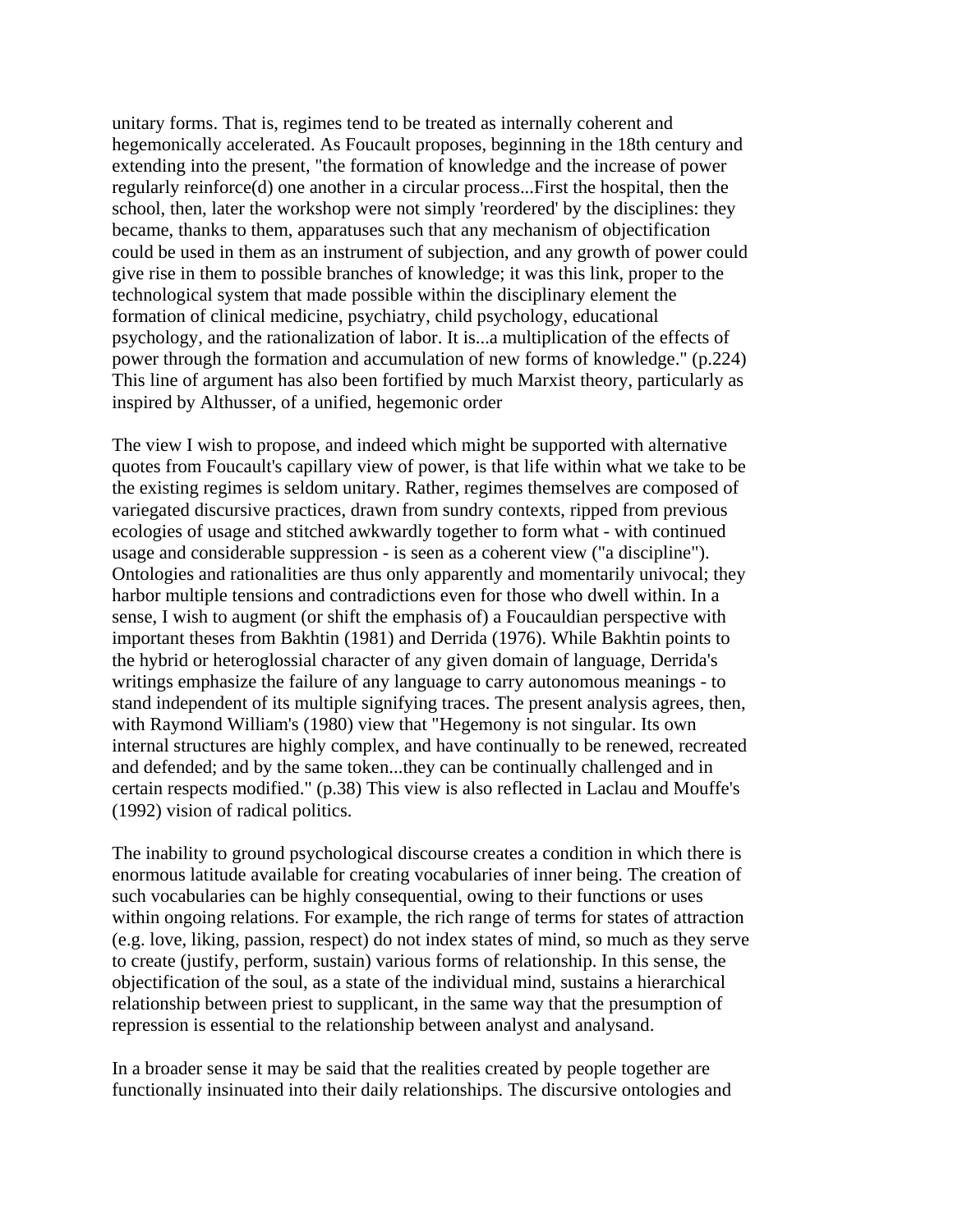ethics are embedded within normal and normative practices. Or more succinctly, the discourses of daily life are constitutive of living traditions. In this sense, to control the vocabularies of the self within society, is to set the grounds for much of its social activity. Alien traditions are often suspect because their traditions of discourse and action are neither ontologically nor ethically acceptable. Because one lives in a tradition of the real and the good, and other traditions may constitute threats, there is a strong tendency not only to defend one's own tradition, but to expand its perimeters.

When efforts to expand the realm in which one's local vocabulary of the self also serve to enhance the outcomes of one's tradition, we may speak of colonization. For example, the attempt to secure Western psychology a place in the curricula of Indian and Japanese universities, is an obvious form of colonization. When behaviorists extinguished the discourses of phenomenology and introspection, and cognitivists subsequently reduced behaviorist discourse to a historical artifact, colonization was successful within the discipline of psychology. And in the same way, today we find power struggles among cognitivists, humanists, psychoanalytic psychologists, hermeneutic psychologists, critical psychologists, feminist psychologists, and more. Power in such cases depends on such instruments of colonization as control of journal content, research funds, appointment policies, tenure procedures, and award committees.

# **The Deficient Self: Colonization and Conflict**

My concern in the present offering is not principally with the internecine conflict within psychological science, but with the relationship of the science to the surrounding culture. The case is an interesting one, and also replete with political and cultural significance. During the 20th century, and the full flowering of modernism, the discipline of psychology slowly (if fitfully and unevenly) established itself as the authority on matters of the individual interior. Through its self-definition as a science - along with its development of experimental methods, statistical analyses, psychological testing, and treatment programs - it displaced all competition in claims to authority. Not only were religious and spiritual assays of the mind reduced to mythology, but so were the argots of myriad folk traditions placed in jeopardy. Even the individual's claims to self-knowledge were no longer to be trusted, as it is only the scientific expert who can offer reliable judgements - for example, in therapy, courts of law, and psychiatric hospitalization. In effect, with no viable or organized resistance, psychological science has achieved the capacity for full-scale colonization of the culture. The common definition of the self is fully within its grasp.

In certain respects, this potential is trivial. So long as the scientific community continues to write primarily for its own - sharing findings, mutual critiques, and abstract theories among themselves alone - there is little political or cultural consequence. However, when the science attempts to share its knowledge with the public, to influence policy issues, and to sell merchandise (such as psychological tests, books, educational programs), we confront significant issues of cultural concern. The public resistance to IQ testing, homosexuality as mental illness, and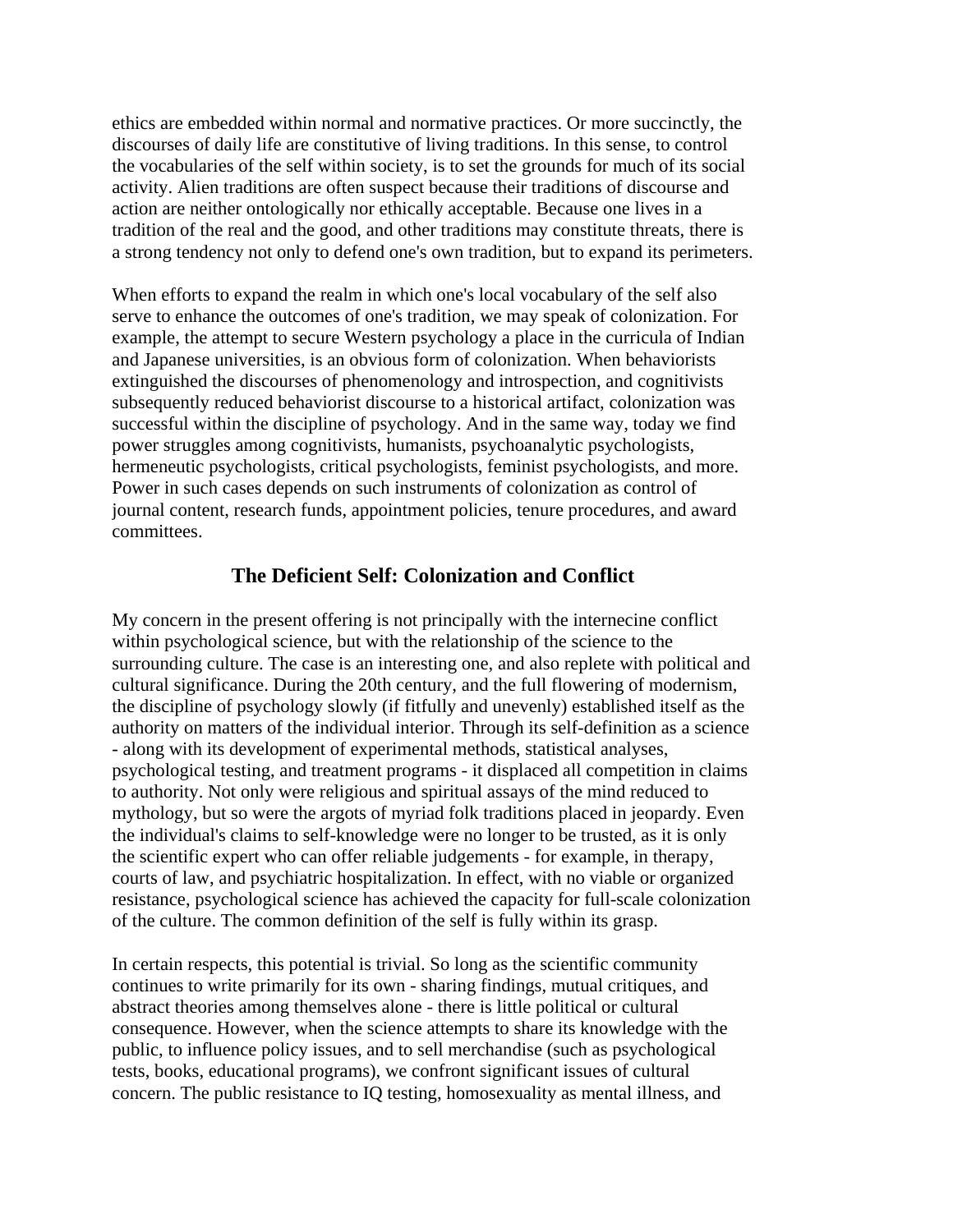empirical justification for child abuse are only representative of the conflict in discourse - and associated ways of life - that can result when cultural colonization is in motion.

Yet, there is one domain in which broad colonization has been enormously successful, and which now reaches the point at which we, as cultural participants, might indeed wish to join in resistance. My concern here is with the domain of mental illness, or the deficiencies of self. The tendency to attribute undesirable behavior to undesirable states of the mind has a long history in Western culture from spirit possession, to impure thoughts, to failings in moral character. Within the 20th century, as psychological science (along with psychiatry) became the arbiter of interior, it also fell heir to the opportunity of defining the deficiencies of self. I do not use the word "opportunity" lightly here, because the language of deficit, in particular, is also a language of moral and political control. For example, there is nothing intrinsically wrong with prolonged sadness or lethargy; in themselves they are morally and politically neutral. However to classify these as "mental illness" creates them as undesirable, inferior, and flawed. "Normal" behavior, in this sense, is simply behavior that is socially acceptable. (This was indeed the realization of the gay community when homosexuality was deemed a mental illness.)

Concern continues to mount when we inquire into the uses of this power of definition. For in this case, to define a condition of the self as an illness or a disease, is also to imply that a treatment or cure is possible. And indeed, clinical psychology and psychiatry have also offered scientifically appropriate forms of "intervention." Thus was established "the business" of cure. Or, to put it bluntly, the conditions were established in which the colonization of the culture with respect to deficiencies of the self, served the business interests of the professional community.

I am not at all casting aspersions on the relevant professionals in this case. For the most part, professionals indeed share with the culture a sense of what is unacceptable behavior. Within the profession the political and moral sensibilities are simply removed from view in the earnest attempt to bring science to bear on human problems, and to provide reliable treatments for the anguish most clients bring into the therapy room. Classifying, studying and curing illnesses of the mind, no less than the body, is a noble calling. It is the largely unnoticed, "collateral damage" that concerns me here. For, if we view the case historically, we begin to approach a condition of infinite infirming.

# **Progress in Mental Health**

It is useful here to consider the colonization process in terms of phases. While this is an idealized version of historical change, it does enable us to understand the colonization process and its problems for society.

#### **Phase l: Deficit Translation**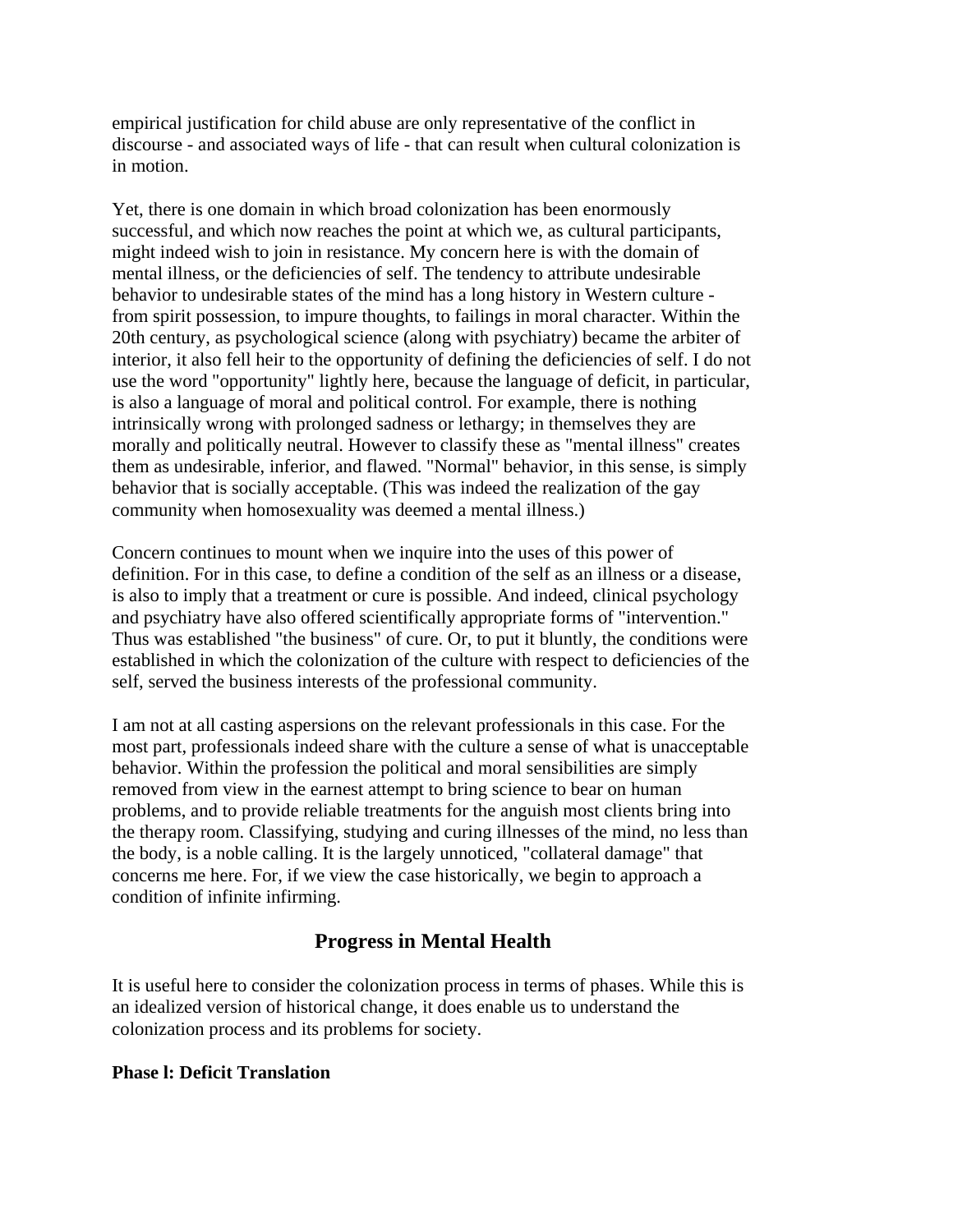We begin at the point at which the culture accepts the possibility of "mental illness," and a profession responsible for its diagnosis and cure, a condition of ever increasing prevalence since the mid-19th century (Peeters, 1995). Under these conditions the professional confronts clients whose lives are lived out in terms of a common or everyday language (e.g. "unhappiness," "fear," "loss," "aimlessness.") Because life management seems impossible in terms of everyday understandings the client seeks professional help - or, in effect, more "advanced," "objective," or "discerning," forms of understanding. In this context it is incumbent upon the professional to l) furnish an alternative discourse (theoretical framework, diagnosis, etc.) for understanding the problem, and 2) translate the problem as presented in the daily language into the alternative and uncommon language of the profession. In effect, this means that problems understood in the profane or marketplace language of the culture are translated into the sacred or professional language of mental deficit. A person whose habits of cleanliness are excessive by common standards may be labelled "obsessive compulsive," one who rests the morning in bed becomes "depressive," one who feels he is not liked is redefined as "paranoid," and so on.

#### **Phase 2: Cultural Dissemination**

Since the 18th century scientific analysis has placed great importance on classifying the various entities in its domain (e.g. animal or plant species, tables of chemical elements) (Bowker and Star (1999). Emulating the natural sciences, the mental health professions have thus attempted to classify all forms of dysfunction in terms of mental illness. As a result, not only is "mental illness" created as a reality, but all problematic action becomes a candidate for such classification. Further, because people lack knowledge of these illnesses, it becomes a professional - and indeed political - responsibility to alert the public to the fact. They must learn to recognize the signals of mental disease so that early treatment may be sought, and they should be informed of possible causes and likely cures. Early in the century this dissemination process was realized in the U.S. in the mental hygiene movement. For millions of people Clifford Beers' famous volume, A Mind That Found Itself (going into 13 editions within 20 years of its publication in 1908) first served to substantiate mental illness as a phenomenon, and to warn the general public of the existing threat of such illness. In the same way that signs of breast cancer, diabetes, or venereal disease should become common knowledge within the culture, it was (and is) argued, citizens should be able to recognize early symptoms of stress, alcoholism, depression and the like.

Although the mental hygiene movement is no longer visible as such, its logic has now been fully absorbed by the culture. Most large scale institutions provide services for the mentally disturbed - whether in terms of health services, guidance counselors, clinical social workers, or insurance coverage for therapy. University curricula feature courses on adjustment and abnormality; national magazines, newspapers and self-help books disseminate news and information on mental disorder (e.g. depression and its cure through chemistry). And, the National Institute of Mental Health provides a range of authoritative pamphlets and a website informing the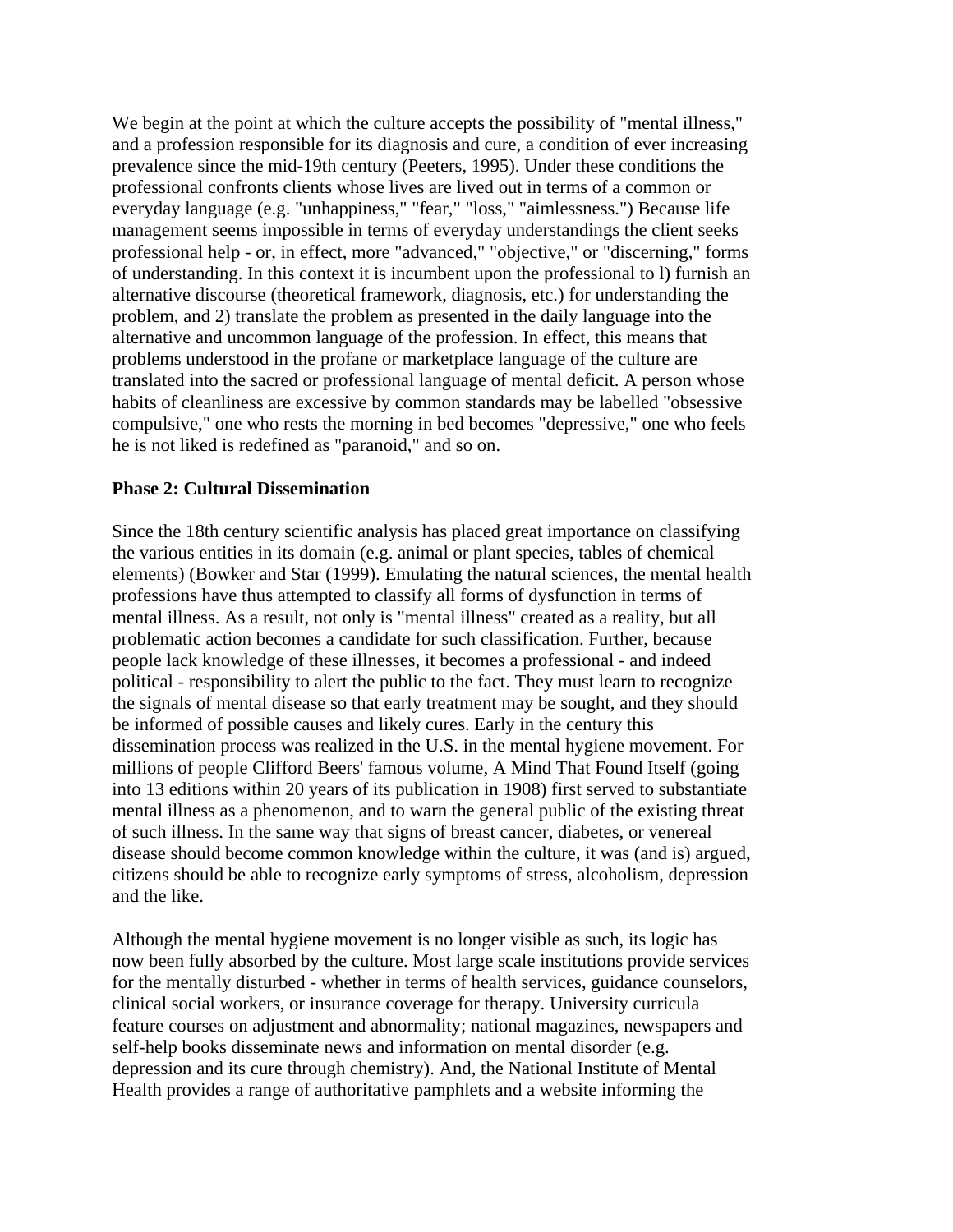public of how to recognize the "symptoms" of mental illness. An informative illustration of the way in which the media contributed to the cultural construction of anorexia and bulimia is furnished by Gordon (1990).

#### **Phase 3: The Cultural Construction of Illness**

As vocabularies of deficit are disseminated to the culture, they become absorbed into the common language. They become part of "what everybody knows" about human behavior. In this sense, terms such as neurosis, stress, alcoholism and depression are no longer "professional property." They have been "given away" to the public. Terms such as split personality, identity crisis, PMS (premenstrual syndrome), attention deficit disorder and post-traumatic stress also enjoy a high degree of popularity. And, as such terms make their way into the cultural vernacular, they become available for the construction of everyday reality. Veronica is not simply "too fat;" she has "obese eating habits;" Robert doesn't simply "hate gays," but is "homophobic;" and so on.

As deficit terms become increasingly available for making the social world intelligible, that world becomes increasingly populated by deficit. Events which passed unnoticed become candidates for deficit interpretation; actions once viewed as "good and proper" can now be reconceptualized as obsessive, phobic, or repressive. Once terms such as "stress" and "occupational burnout" enter the commonsense vernacular, they become lenses through which any working professional can reexamine his/her life and find it wanting. What was valued as "active ambition" can now be reconstructed as "workaholic;" the "smart dresser" can be redefined as "narcissistic," and the "autonomous and self-directed man" becomes "defended against his emotions." As we furnish the population with hammers of mental deficit, everyone can take a pounding.

Nor is it simply deficit labeling that is at stake here. For as forms of "illness" are described in the media, educational programs, public talks, and the like, the symptoms come to serve as cultural models. It is in this vein that Szasz (1960) has argued that hysteria, schizophrenia and other mental disorders represent the "impersonation" of the sick person stereotype by those confronting insoluble problems of normal living. Mental illness, in this sense, is often a form of deviant role playing, requiring a form of cultural knowhow to break the rules. Sheff (1966) has made a similar case for many disorders serving as forms of social defiance. As Sheff proposes, others' reactions to the rule-breaking behavior are of enormous importance in determining whether it is finally labeled as "mental disease."

As people's actions are increasingly defined and shaped in terms of mental deficit language, there is also an increasing demand for mental health services. Counseling, weekend self-enrichment programs, and regimens of personality development represent a first line of dependence; all allow people to escape the uneasy sense that they are "not all they should be." Others may seek organized support groups for their "incest victimization," "co-dependency" or "obsession with gambling." And, of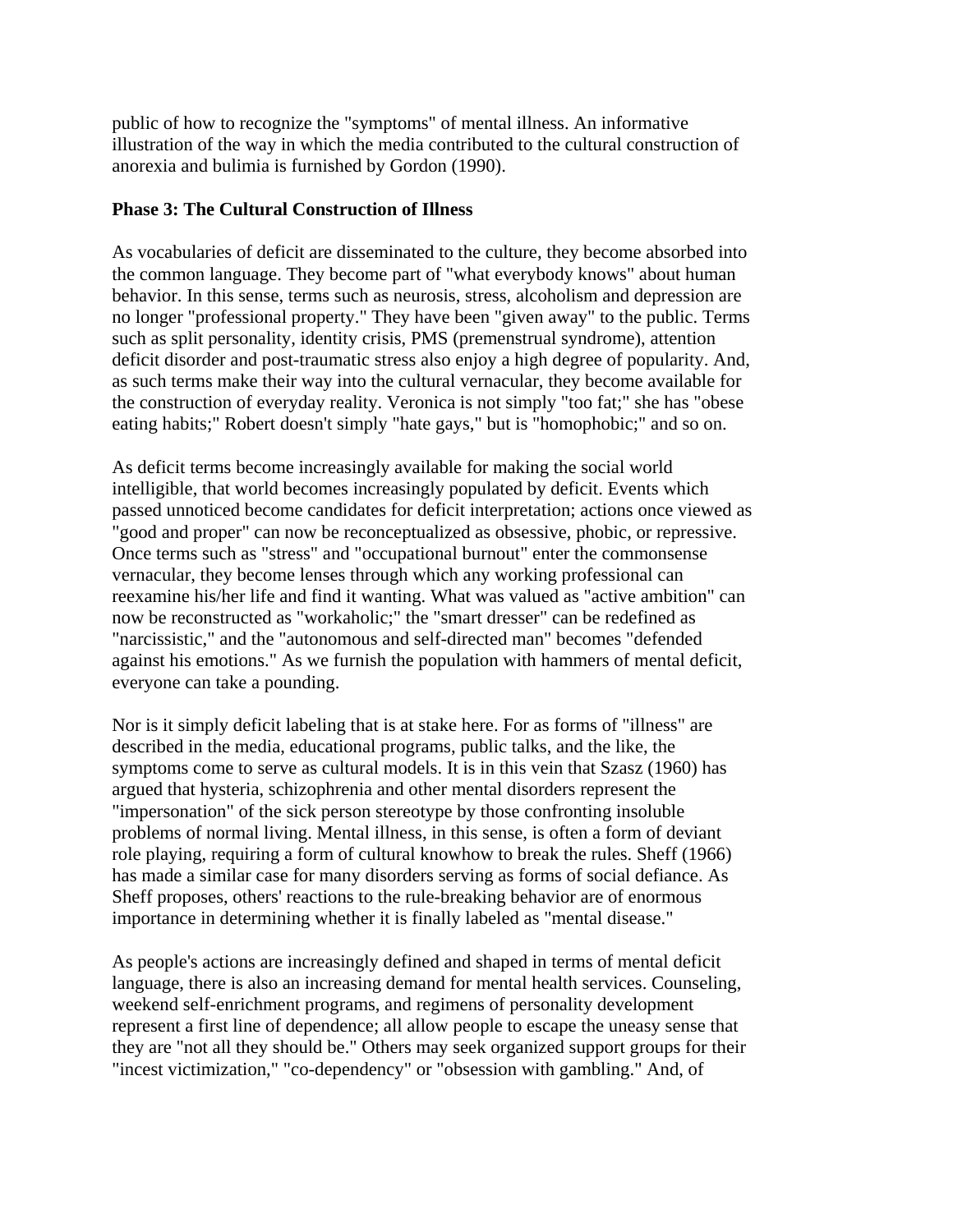course, many enter organized programs of therapy.

Thus we find that the prevalence of "mental illness" and the associated expenditures for mental health are propelled upward. For example, in the 20 year period between 1957 and 1977 the percentage of the U.S. population using professional mental health services increased from 14% to over a quarter of the population (Kulka, Veroff and Douvan, 1979). When Chrysler Corporation insured its employees for mental health costs, the annual use of such services rose more than six times in four years ("Califano Speaks," 1984). Although mental health expenditures were minuscule during the first quarter of the century, by 1980 mental illness was the third most expensive category of health disorder in the U.S., accounting for more than \$20 billion annually (Mechanic, 1980). By 1983, the costs for mental illness, exclusive of alcoholism and drug abuse, were estimated to be almost \$73 billion (Harwood, Napolitano, and Kristiansen, 1983). By 1981, 23% of all hospital days in the U.S. were accounted for by mental disorders (Kiesler and Sibulkin, 1987).

#### **Phase 4: Vocabulary Expansion**

The stage is now set for the final revolution in the cycle of progressive infirmity: Further expansion in the vocabulary of deficit. As people increasingly construct their problems in the professional language, as they seek increasing help, and as the professional ranks expand in response to public demands, there are more individuals available to convert the common language into a professional language of deficit. There is no necessary requirement that such translation be conducted in terms of the existing categories of illness, and indeed there are distinct pressures on the professional for vocabulary expansion. In part, these pressures are generated from within the profession. To explore a new disorder within the mental health sciences is not unlike discovering a new star in astronomy: considerable honor may be granted to the explorer. In this sense "post-traumatic stress disorder," "identity crisis," and "midlife crisis," for example, are significant products of the "grand narrative" of scientific progress (Lyotard, 1984). They are self-proclaimed "discoveries" of the science of mental health. At the same time, new forms of disorder can be highly profitable for the practitioner, often garnering book royalties, workshop fees, corporate contracts, and/or a wealthier set of clients. In this respect such terms as "co-dependency," "stress," and "occupational burnout" have become able economic engines. The construction of Attention Deficit Disorder, and its application to populations of both children and adults, children has unleashed a virtual epidemic of deficit.

On a more subtle level, there are pressures toward expansion of the professional vocabulary produced by the client population itself. As the culture absorbs the emerging argot of the profession, the role of the professional is both strengthened and threatened. If the client has already "identified the problem" in the professional language, and is sophisticated (as in many cases) about therapeutic procedures, then the status of the professional is placed in jeopardy. The sacred language has become profane. (The worst case scenario for the professional might be that people learn to diagnose and medicate themselves without professional help.) In this way there is a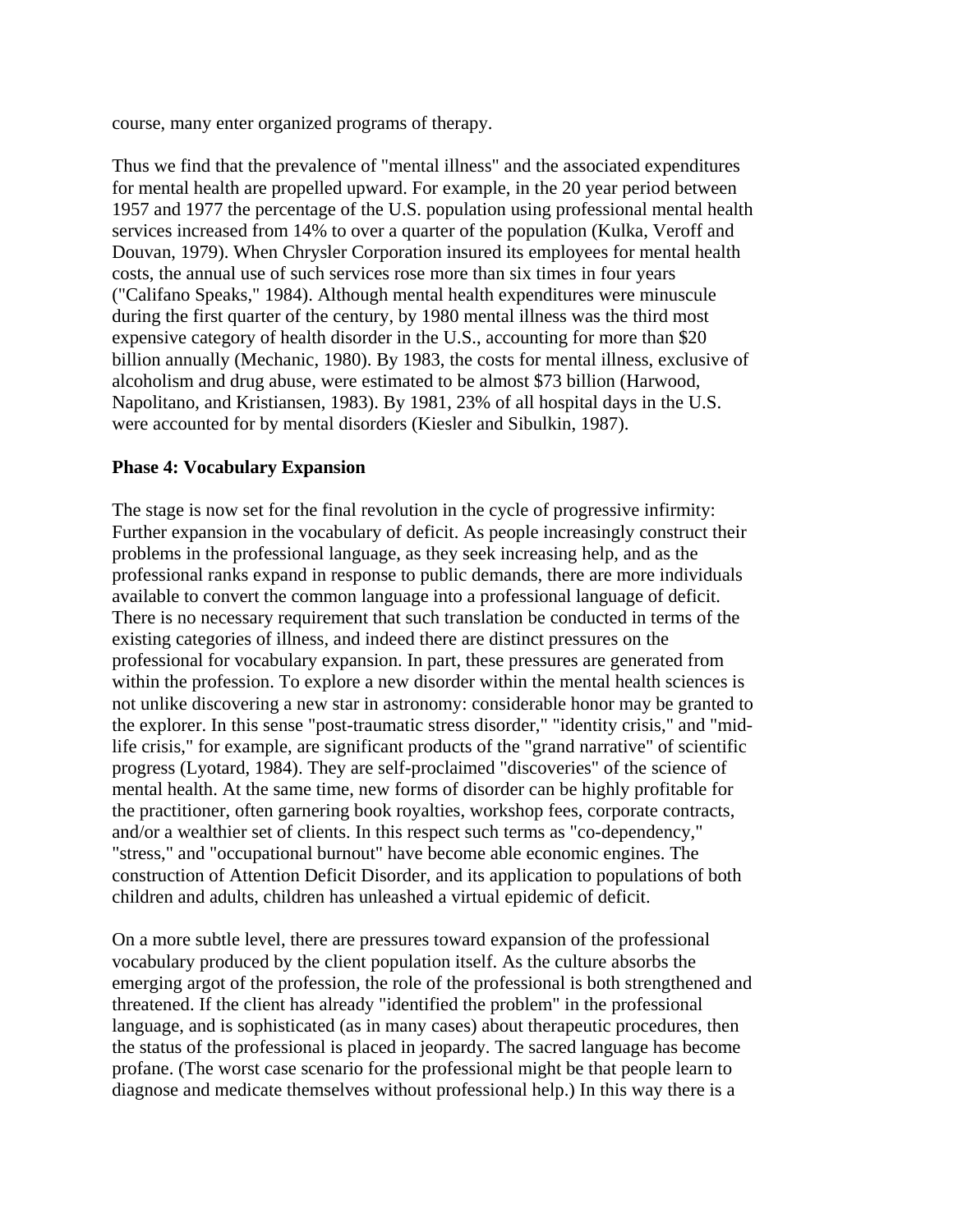constant pressure placed upon the professional to "advance" understanding, to spawn "more sophisticated" terminology, and to generate new insights and forms of therapy. It is not that the shift in emphasis from classic psychoanalysis to cognitive-behavior therapy, is required by an increasingly sensitive understanding of mental dynamics. Indeed, each wave sets the stage for its own demise and replacement; as therapeutic vocabularies become commonly known the therapist is propelled into new modes of departure. The ever-shifting sea of therapeutic fads and fashions is no mere defect in the profession; rapid change is virtually demanded by a public whose discourse is increasingly "psychologized."

In this context it is interesting to examine the expansion of deficit terminologies. Interestingly we find here a trajectory that is suspiciously similar to those encountered in the case of mental health professionals and mental health expenditures. The concept of neurosis did not originate until the mid-l8th century. In l769 William Cullen, a Scottish physician, elucidated four major classes of morbi nervini. These included the Comota (reduced voluntary movements, with drowsiness or loss of consciousness), the Adynamiae (diminished involuntary movements), Spasmi abnormal movement of muscles), and Vesaniae (altered judgment without coma). Yet, even in l840, with the first official attempt in the United States to tabulate mental disorders, categorization was crude. For some purposes it proved satisfactory, indeed, to use only a single category to separate the ill - including both the idiotic and insane - from the normal (Spitzer and Williams, l985). In Germany both Kahlbaum and Kraepelin developed more extensive systems for classifying mental disease, but these were tied closely to a conception of organic origins.

With the emergence of the psychiatric profession during the early decades of the century, matters changed considerably. In particular, the attempt was made to distinguish between disturbances with a clear organic base (e.g. syphilis) and those with psychogenic origins. Thus, with the 1929 publication of Israel Wechsler's The Neuroses, a group of approximately a dozen psychological disorders were identified. With the 1938 publication of the Manual of Psychiatry and Mental Hygiene (Rosanoff, 1938), some 40 psychogenic disturbances were recognized. Many of the categories remain familiar (e.g. hysteria, dementia praecox, paranoia). More interesting from the present perspective, many of these terms have since dropped from common usage (e.g. paresthetic hysteria, autonomic hysteria); and some now seem quaint or obviously prejudicial (e.g. moral deficiency, vagabondage, misanthropy, masturbation.).

In 1952, with the American Psychiatric Association's publication of the first Diagnostic and Statistical Manual of Mental Disorders it became possible to identify some 50-60 different psychogenic disturbances. By 1987 - only twenty years later the manual had gone through three revisions. With the publication of DSM IIIR the line between organic and psychogenic disturbances had also been obscured. However, using the standards of the earlier decades, in the 35 year period since the publication of the first manual, the number of recognized illnesses more than tripled (hovering between 180-200 depending on choice of definitional boundaries). At the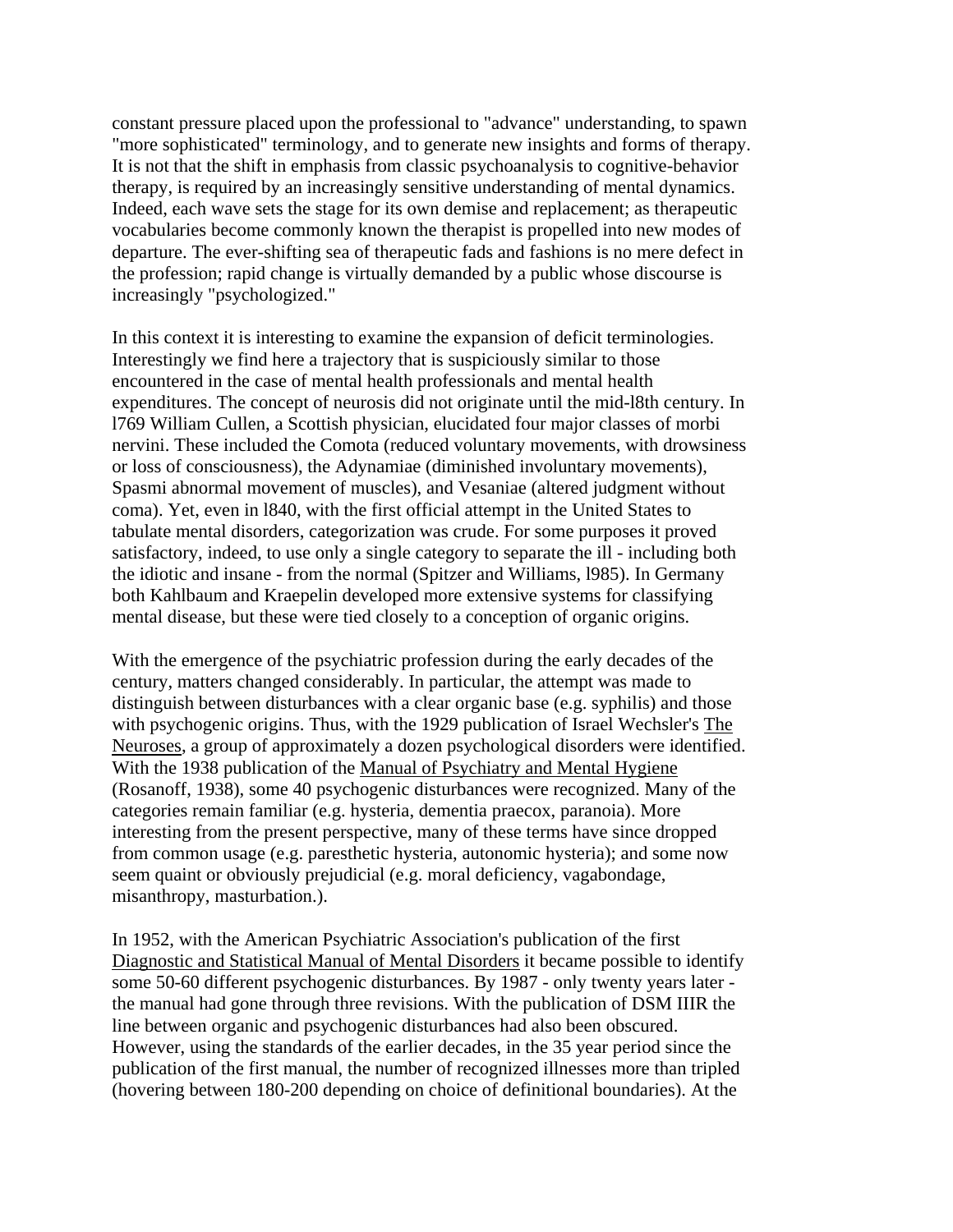present time, one may be classified as mentally ill by virtue of cocaine intoxication, caffeine intoxication, the use of hallucinogens, voyeurism, transvestism, sexual aversion, the inhibition of orgasm, gambling, academic problems, antisocial behavior, bereavement, and noncompliance with medical treatment. Numerous additions to the standardized nomenclature continuously appear in professional writings to the public. Consider, for example, seasonal affective disorder, stress, burnout, erotomania, the harlequin complex, and so on. Twenty years ago there was no category of illness termed Attention Deficit Hyperactivity Disorder. At present there are over 500 authoritative books and 900,000 websites that describe, explain and offer alleviation.

#### **Toward Infinite Infirmity**

As I am proposing, when the culture is furnished a professionally rationalized language of mental deficit, and persons are increasingly understood in these ways, an expanded population of "patients" is created. This population, in turn, forces the profession to extend its vocabulary, and thus the array of mental deficit terms available for cultural use. More self-deficits are thus located within the culture, more help sought, and the deficit discourse again inflates. One can scarcely view this cycle as smooth and undisrupted. Some schools of therapy remain committed to a single vocabulary; others have little interest in disseminating their language; some professionals attempt to speak with clients only in the common language of the culture, and many popular concepts within both the culture and the profession lose currency over time (see for example, Hutschmaekers, 1990). Rather, we are speaking here of a general historical drift, but one without an obvious terminus.

It is also important to realize that in the past decade the upward spiraling of mental illness has been dramatically intensified. This intensification is due to the addition of two new parties to the process, the psychopharmacology industry and managed care programs. In the first instance, the pharmacology industry has been enormously successful in marketing drugs that promise to alleviate most forms of daily suffering (anxiety, social phobias, unhappiness, tension, distress). Putting aside the large percentage of people who experience little positive effects from such drugs, and the range of negative side-effects, the public is invited by such marketing into a new utopia. All that is required is to seek psychiatric help. The result has been dramatic. Consider the major antidepressant, Prozac. According to a Newsweek (March 26, 1990) report, a year after the drug was introduced to the market sales reached \$125 million. One year later (1989) the sales had almost tripled to \$350 million. By 2002, Prozac was a \$12 billion industry. At present there are over 25 million prescriptions for Prozac (or its generic equivalent) in the US. A similar number of prescriptions are written for Zoloft, a close cousin, and another 25 million for a combination of other competitors. (New York Times, June 30, 2002). And, with the enormous profitability of such drugs, the pharmaceutical industry has launched myriad new initiatives for the future expansion of the market (see also Breggin, 1991).

The use of drugs to treat unhappiness has been additionally favored by the managed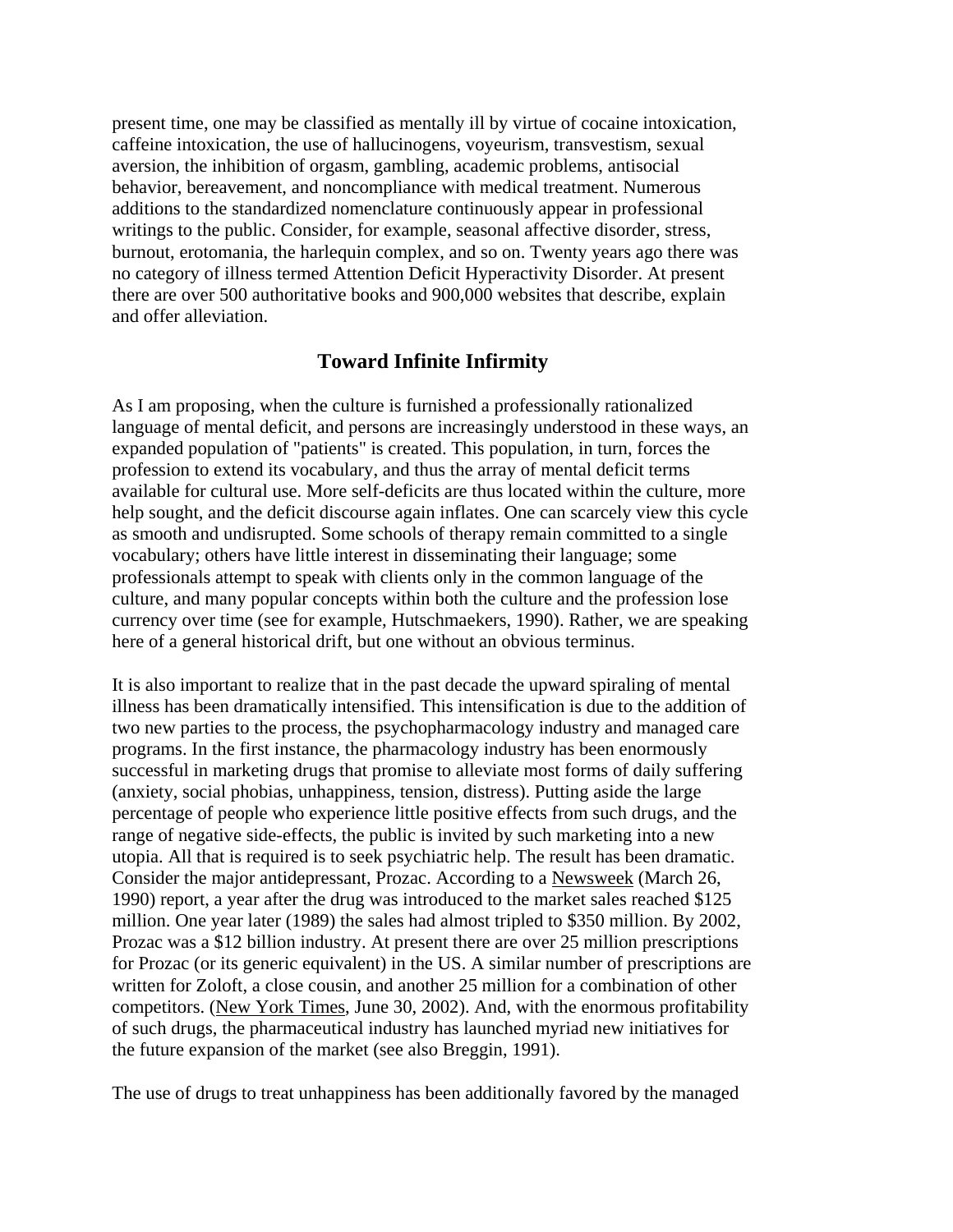care movement in hospital administration. In an effort to reduce expenditures managed care has favored drugs over "talking cures" simply because it is more economical to dispense pills than pay for therapist time. By encouraging drug centered treatment, managed care programs also send a message to therapeutic practitioners more generally: if you wish to sustain a practice supported by insurance programs, it is essentially to shift to drug centered treatments. A case in point is the increase in the use of psychiatric drugs in treating children and teenagers. In less than a ten year period in the US, the use of psychotropic drugs tripled, and with scant research on their efficacy or side-effects (Philadelphia Inquirer, Jan. 14, 2003). The result has been that organizations such as the American Psychological Association, have mounted intense programs to license their therapists to prescribe "meds" for their "patients." Such programs are now achieving success, and within the next decade we can anticipate a dramatic increase in both the number of prescribing practitioners, and the percentage of the population dependent on drugs to "get them through the day."

There is an important sense in which the average citizen today faces a trap door into a land from which exit is difficult. There are at least three institutions of substantial size and means coordinating their efforts to effectively "seduce" people into mental illness. As day to day problems of living are progressively translated into the authoritative discourse of mental illness, and drugs are offered as a secure means to restoring happiness, the attraction of drug centered "cures" is obvious. In a broad sense one might say that pharmacology is now taking the place of religion as the favored means of achieving salvation on earth (see also Farber, 1999).

Ultimately my concern is not simply that the power of naming the defective self is increasingly lodged within a singular set of interlocking institutions. Nor is it only that the colonization process in this case leads to an exponential increase in mental illness. My concern extends as well to the slow eradication of alternative discourses of understanding the self, and the alternative forms of action that are invited by these discourses. We are losing, for example, the rich discourse of deficit provided by various religious traditions. The discourse of "guilt," "need for spiritual fulfillment," and "getting right with God," does not invite therapy and medication, but prayer, spiritual consultation, and good deeds. There are also many common vernaculars, or grass-roots terms, that can be enormously serviceable. Being "hung up on her," has entirely different implications than being "obsessed;" having a "case of the blues" is indeed an honorific term, in contrast to having a "depression." "Working too hard," having an "overly indulgent chocolate craving," or "loving sex too much," invites dialogue with friends, loved ones and colleagues, as opposed to entering an addiction program. As "quick to anger," "highly excitable," "fear of flying," "unrealistically suspicious," "too active," and "shy" are increasingly translated into a professional terminology so are the capacities of people in their locale surrounds to deal with the normal infelicities of life in a complex society. Much needed at this juncture are instigations to grass-roots resistance, movements not likely to kindle the interests of professional psychologists.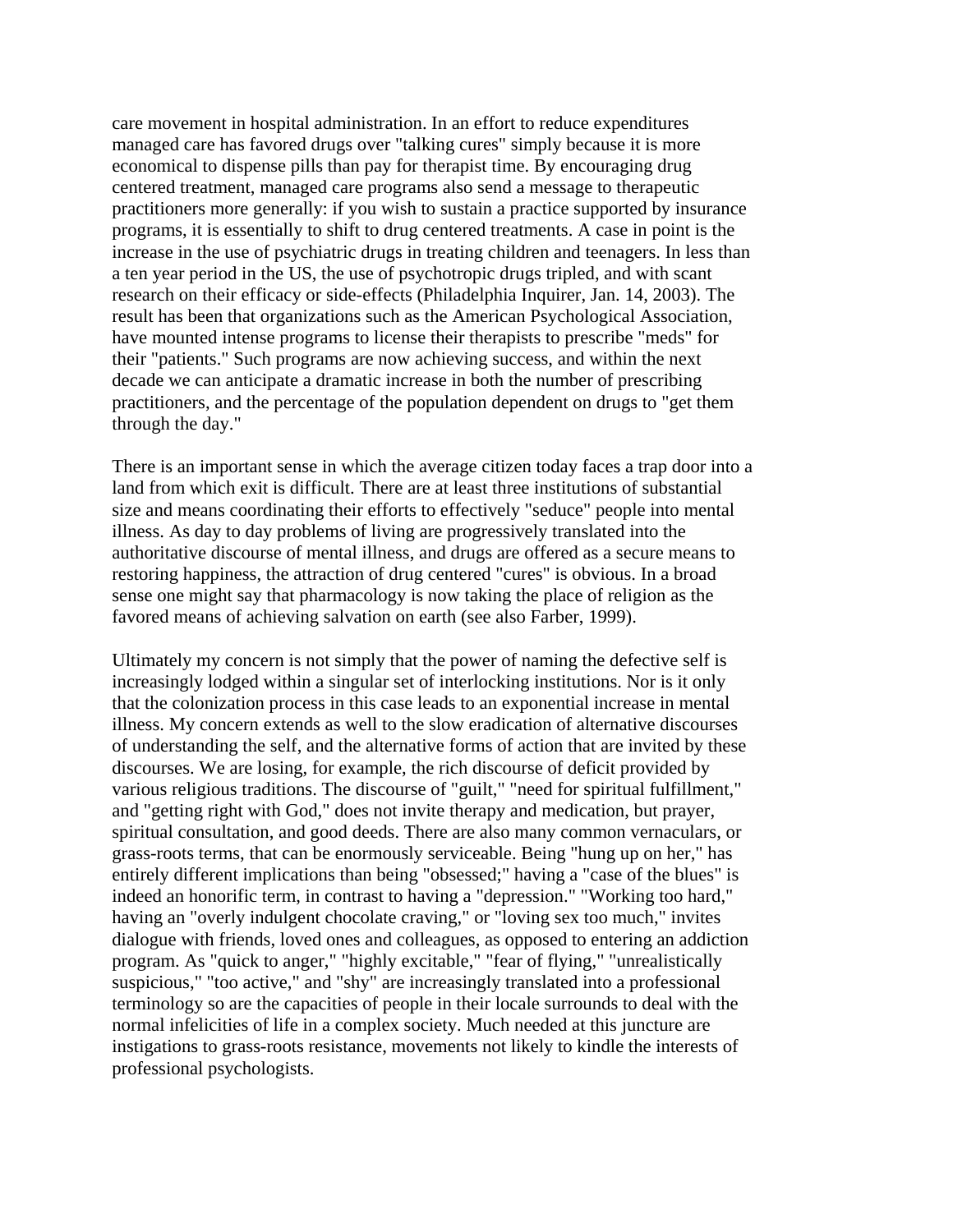#### **References**

- Bakhtin, M. (l98l) The dialogic imagination. Austin: University of Texas Press.
- Breggin, P. (1991) Toxic psychiatry. New York: St. Martin's Press.
- Bowker and Star's (1999) Sorting things out, Classification and its consequences. Cambridge: MIT Press.
- Boyle, M. (l99l) Schizophrenia, a scientific delusion. London: Routledge.
- Califano speaks on health care costs at Grace Square celebration, (1984) Psychiatric News, l4.
- Derrida, J. (1976) Of grammatology. Baltimore: Johns Hopkins University Press.
- Foucault, M. (1978) The history of sexuality Volume 1: An introduction. New York: Pantheon.
- Foucault, M. (1979) Discipline and punish: The birth of the prison. New York: Random House.
- Gallie, W.B. (1956) Essentially contested concepts. In Proceedings of the Aristotelian Society, 56, 1956
- Graumann, C.F. Gergen, K.J (Eds.) Historical dimensions of psychological discourse. New York: Cambridge University Press.
- Gordon, R. (l990) Anorexia and bulimia. Cambridge: Basil Blackwell
- Harwood, H.J., Napolitano, D.M. & Kreistiansen, P.L. (l983) Economic costs to society of alcohol and drug abuse and mental illness. Research Triangle, NC: Research Triangle Institute.
- Hutschemaekers, G. (1990) Neurosen in Nederland. Nijmegen: Sun
- Izard, C.E. (1977) Human emotions. New York: Plenum.
- Kiesler, C.A. & Sibulkin, A. (l987) Mental hopitalization: Myths and facts about a national crisis. Newbury Park, CA: Sage.
- Kulka, R., Veroff, J. & Douvan, E. (1979) Social class and the use of professional help for personal problems: l957-l976. Journal of Health and Social Behavior, 26, 2-l7.
- Laclau, E. and Mouffe, C. (1985) Hegemony and socialist strategy. London: Verso.
- Lyotard, J.F. (1984) The post-modern condition: A report on knowledge. Minneapolis: University of Minnesota Press.
- Mechanic, D. (1980) Mental health and social policy. Englewood Cliffs: Prentice-Hall.
- Peeters, H. (1995) The historical vicissitudes of mental diseases, their character and treatment. In C. Grauman & K.Gergen (eds.) The historical context of psychological discourse. London: Sage.
- Rose, N. (1990) Governing the soul. London: Routledge.
- Sheff, T.J. (l966) Being mentally ill: A sociological theory. Chicago: Aldine.
- Spitzer, R.L. & Williams, J.B. (l985) Classification of mental disorders. In H.L.Kaplan & B.J. Sadock (eds.) Eomprehensive textbook of psychiatry. Baltimore: Williams & Wilkins.(pp. 580-602).
- Szasz, T.S. (1961) The myth of mental illness: Foundations of a theory of